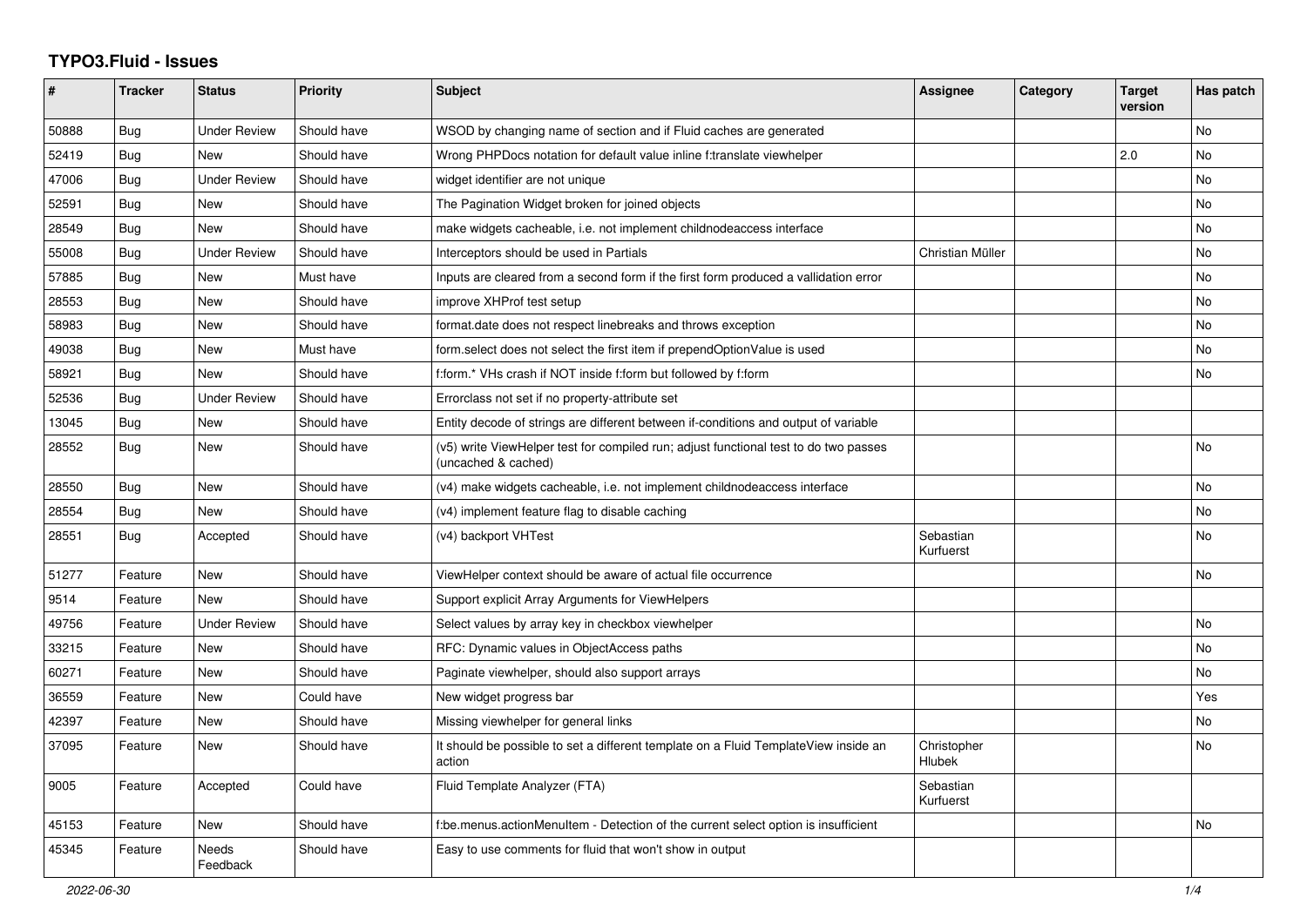| #     | <b>Tracker</b> | <b>Status</b>       | <b>Priority</b> | <b>Subject</b>                                                                                       | <b>Assignee</b>        | Category | <b>Target</b><br>version | Has patch     |
|-------|----------------|---------------------|-----------------|------------------------------------------------------------------------------------------------------|------------------------|----------|--------------------------|---------------|
| 52640 | Feature        | <b>Under Review</b> | Should have     | Create an UnlessViewHelper as opposite to the IfViewHelper                                           | Marc Neuhaus           |          |                          | <b>No</b>     |
| 38130 | Feature        | New                 | Should have     | Checkboxes and multiple select fields should have an assignable default value                        |                        |          |                          | No            |
| 3291  | Feature        | Needs<br>Feedback   | Should have     | Cacheable viewhelpers                                                                                |                        |          |                          | No            |
| 46545 | Feature        | New                 | Should have     | Better support for arrays in options of SelectViewHelper                                             |                        |          |                          | No            |
| 48355 | Feature        | New                 | Could have      | Assign output of viewhelper to template variable for further processing.                             |                        |          |                          |               |
| 40081 | Feature        | New                 | Should have     | Allow assigned variables as keys in arrays                                                           |                        |          |                          | No            |
| 46091 | Task           | Needs<br>Feedback   | Should have     | Show source file name and position on exceptions during parsing                                      |                        |          |                          | <b>No</b>     |
| 43071 | Task           | New                 | Should have     | Remove TOKENS for adding fallback teplates in B                                                      |                        |          |                          | No            |
| 42743 | Task           | New                 | Should have     | Remove inline style for hidden form fields                                                           |                        |          |                          | No            |
| 56237 | Task           | New                 | Should have     | in-line (Condition) ViewHelpers should not evaluate on parsing                                       |                        |          |                          | No            |
| 5636  | Task           | <b>Under Review</b> | Must have       | Form_RadioViewHelper and CheckBoxViewHelper miss check for existing object<br>before it is accessed. |                        |          |                          | No            |
| 47669 | Task           | New                 | Should have     | FormViewHelper does not define the default request method                                            |                        |          |                          | No            |
| 33551 | Bug            | New                 | Must have       | View helper values break out of a partial scope                                                      | Sebastian<br>Kurfuerst | Core     |                          | No            |
| 3481  | Bug            | New                 | Should have     | Use ViewHelperVariableContainer in PostParseFacet                                                    |                        | Core     |                          | No            |
| 39990 | Bug            | New                 | Should have     | Same form twice in one template: hidden fields for empty values are only rendered<br>once            |                        | Core     |                          | No            |
| 27607 | Bug            | New                 | Must have       | Make Fluid comparisons work when first element is STRING, second is NULL.                            |                        | Core     |                          | No            |
| 12863 | Bug            | New                 | Should have     | Attributes of a viewhelper can't contain a '-'                                                       | Sebastian<br>Kurfuerst | Core     |                          | No            |
| 51239 | Bug            | <b>Under Review</b> | Must have       | AbstractViewHelper use incorrect method signature for "\$this->systemLogger->log()"                  | Adrian Föder           | Core     |                          | Yes           |
| 30555 | Feature        | New                 | Could have      | Make TagBuilder more extensible                                                                      |                        | Core     |                          | No            |
| 33394 | Feature        | Needs<br>Feedback   | Should have     | Logical expression parser for BooleanNode                                                            | <b>Tobias Liebig</b>   | Core     |                          | No            |
| 4704  | Feature        | <b>New</b>          | Should have     | Improve parsing exception messages                                                                   |                        | Core     |                          |               |
| 10472 | Feature        | New                 | Could have      | Fluid Standalone distribution                                                                        |                        | Core     |                          | No            |
| 62346 | Feature        | New                 | Could have      | f:comment should have high precende                                                                  |                        | Core     | 3.x                      | $\mathsf{No}$ |
| 1907  | Feature        | New                 | Could have      | Default values for view helpers based on context                                                     |                        | Core     |                          |               |
| 7608  | Feature        | New                 | Could have      | Configurable shorthand/object accessor delimiters                                                    |                        | Core     |                          | Yes           |
| 46257 | Feature        | <b>Under Review</b> | Should have     | Add escape sequence support for Fluid                                                                |                        | Core     |                          | No            |
| 32035 | Task           | New                 | Should have     | Improve fluid error messages                                                                         |                        | Core     |                          | Yes           |
| 38369 | <b>Bug</b>     | New                 | Must have       | Resource ViewHelpers should not fall back to request package                                         |                        | View     |                          | No            |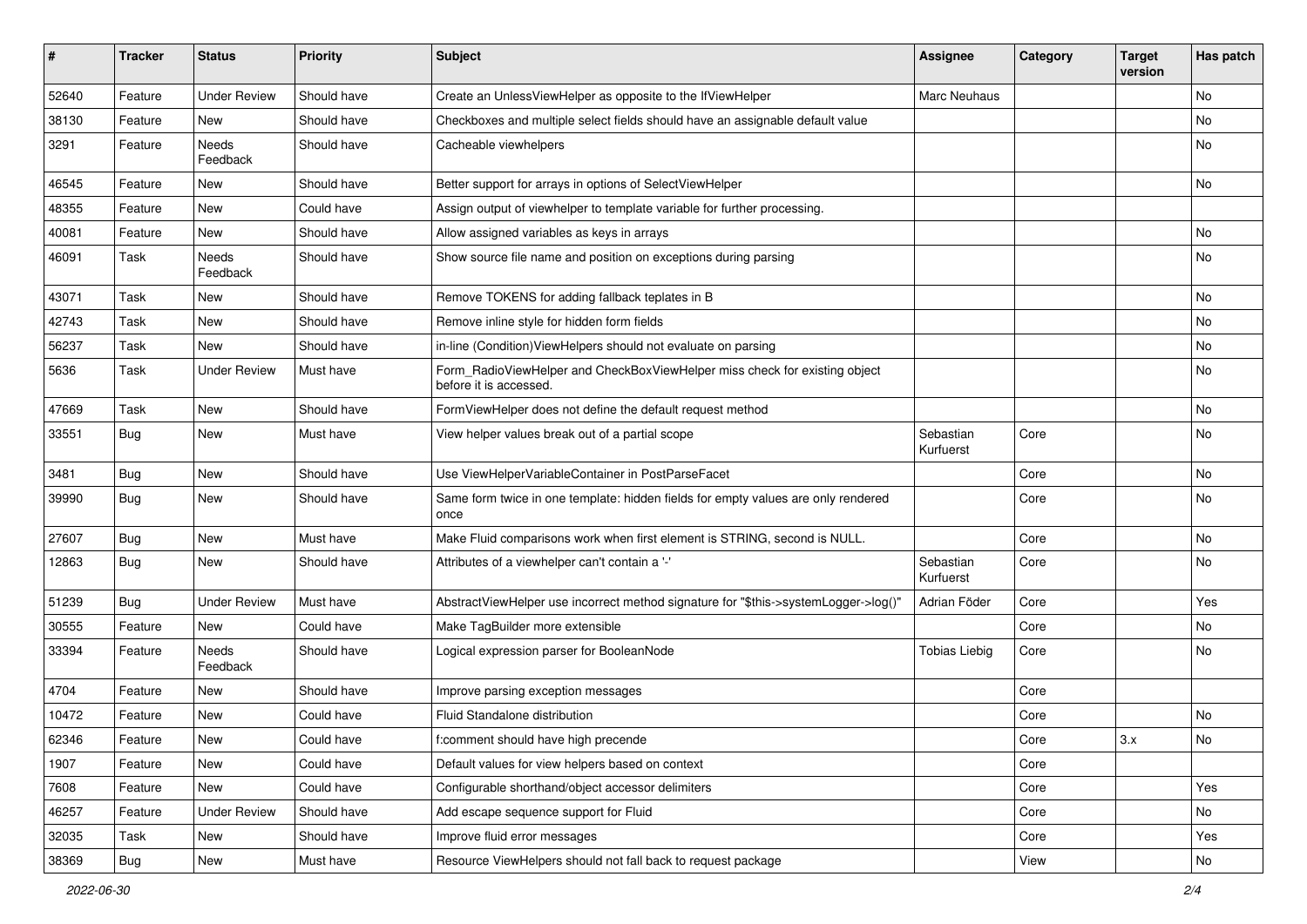| #     | <b>Tracker</b> | <b>Status</b>       | <b>Priority</b> | <b>Subject</b>                                                                   | Assignee                    | Category           | <b>Target</b><br>version | Has patch |
|-------|----------------|---------------------|-----------------|----------------------------------------------------------------------------------|-----------------------------|--------------------|--------------------------|-----------|
| 46289 | <b>Bug</b>     | Needs<br>Feedback   | Should have     | Enable Escaping Interceptor in XML request format                                |                             | View               | 2.0.1                    | <b>No</b> |
| 8989  | Feature        | Needs<br>Feedback   | Could have      | Search path for fluid template files                                             |                             | View               |                          | No        |
| 60181 | Feature        | New                 | Could have      | Caching mechanism for Fluid Views/Templates                                      |                             | View               |                          | <b>No</b> |
| 43072 | Task           | New                 | Should have     | Remove TOKENS for adding templates fallback in Backporter                        |                             | View               |                          | No        |
| 45394 | Task           | New                 | Should have     | Forwardport Unit test for standalone view                                        |                             | View               |                          | No        |
| 60856 | Bug            | New                 | Must have       | Target attribute not supported by the form viewhelper                            |                             | <b>ViewHelpers</b> |                          | Yes       |
| 44234 | <b>Bug</b>     | <b>Under Review</b> | Should have     | selectViewHelper's sorting does not respect locale collation                     |                             | <b>ViewHelpers</b> | 2.1                      | No        |
| 65424 | Bug            | <b>Under Review</b> | Should have     | SelectViewHelper must respect option(Value Label)Field for arrays                |                             | ViewHelpers        |                          | No        |
| 34682 | <b>Bug</b>     | Under Review        | Should have     | Radio Button missing checked on validation error                                 |                             | <b>ViewHelpers</b> |                          | <b>No</b> |
| 40064 | Bug            | New                 | Must have       | Multiselect is not getting persisted                                             |                             | ViewHelpers        |                          | No        |
| 33628 | Bug            | Needs<br>Feedback   | Must have       | Multicheckboxes (multiselect) for Collections don't work                         | Christian Müller            | <b>ViewHelpers</b> |                          | No        |
| 40998 | Bug            | <b>Under Review</b> | Should have     | Missing parent request namespaces in form field name prefix                      | Sebastian<br>Kurfuerst      | <b>ViewHelpers</b> | 1.1.1                    | <b>No</b> |
| 59057 | <b>Bug</b>     | Under Review        | Must have       | Hidden empty value fields shoud be disabled when related field is disabled       | <b>Bastian</b><br>Waidelich | <b>ViewHelpers</b> |                          | <b>No</b> |
| 58862 | Bug            | Needs<br>Feedback   | Should have     | FormViewHelper doesn't accept NULL as value for \$arguments                      | Bastian<br>Waidelich        | <b>ViewHelpers</b> |                          | Yes       |
| 8648  | <b>Bug</b>     | New                 | Should have     | format.crop ViewHelper should support all features of the crop stdWrap function  |                             | <b>ViewHelpers</b> |                          | <b>No</b> |
| 37619 | Bug            | New                 | Should have     | Fatal Error when using variable in name attribute of Section ViewHelper          |                             | <b>ViewHelpers</b> |                          | No.       |
| 49600 | <b>Bug</b>     | New                 | Should have     | f:form tag shown as a HTML on frontend                                           |                             | ViewHelpers        |                          | No        |
| 54284 | <b>Bug</b>     | New                 | Should have     | Default Option for Switch/Case VH                                                |                             | ViewHelpers        |                          | No        |
| 30937 | Bug            | New                 | Should have     | CropViewHelper stringToTruncate can't be supplied so it can't be easily extended |                             | ViewHelpers        |                          | Yes       |
| 36662 | Bug            | Needs<br>Feedback   | Should have     | Checked state isn't always correct when property is collection                   | Kevin Ulrich<br>Moschallski | ViewHelpers        | 1.1.1                    | No        |
| 39936 | Feature        | <b>New</b>          | Should have     | registerTagAttribute should handle default values                                |                             | <b>ViewHelpers</b> |                          | <b>No</b> |
| 5933  | Feature        | Accepted            | Should have     | Optional section rendering                                                       | Sebastian<br>Kurfuerst      | <b>ViewHelpers</b> |                          | <b>No</b> |
| 51100 | Feature        | <b>New</b>          | Must have       | Links with absolute URI should have the option of URI Scheme                     |                             | <b>ViewHelpers</b> |                          | <b>No</b> |
| 3725  | Feature        | New                 | Could have      | CSS Engine                                                                       | Christian Müller            | <b>ViewHelpers</b> |                          | No        |
| 36410 | Feature        | New                 | Should have     | Allow templates to send arguments back to layout                                 |                             | ViewHelpers        |                          | No        |
| 43346 | Feature        | <b>Under Review</b> | Should have     | Allow property mapping configuration via template                                | Karsten<br>Dambekalns       | ViewHelpers        | 2.1                      | No        |